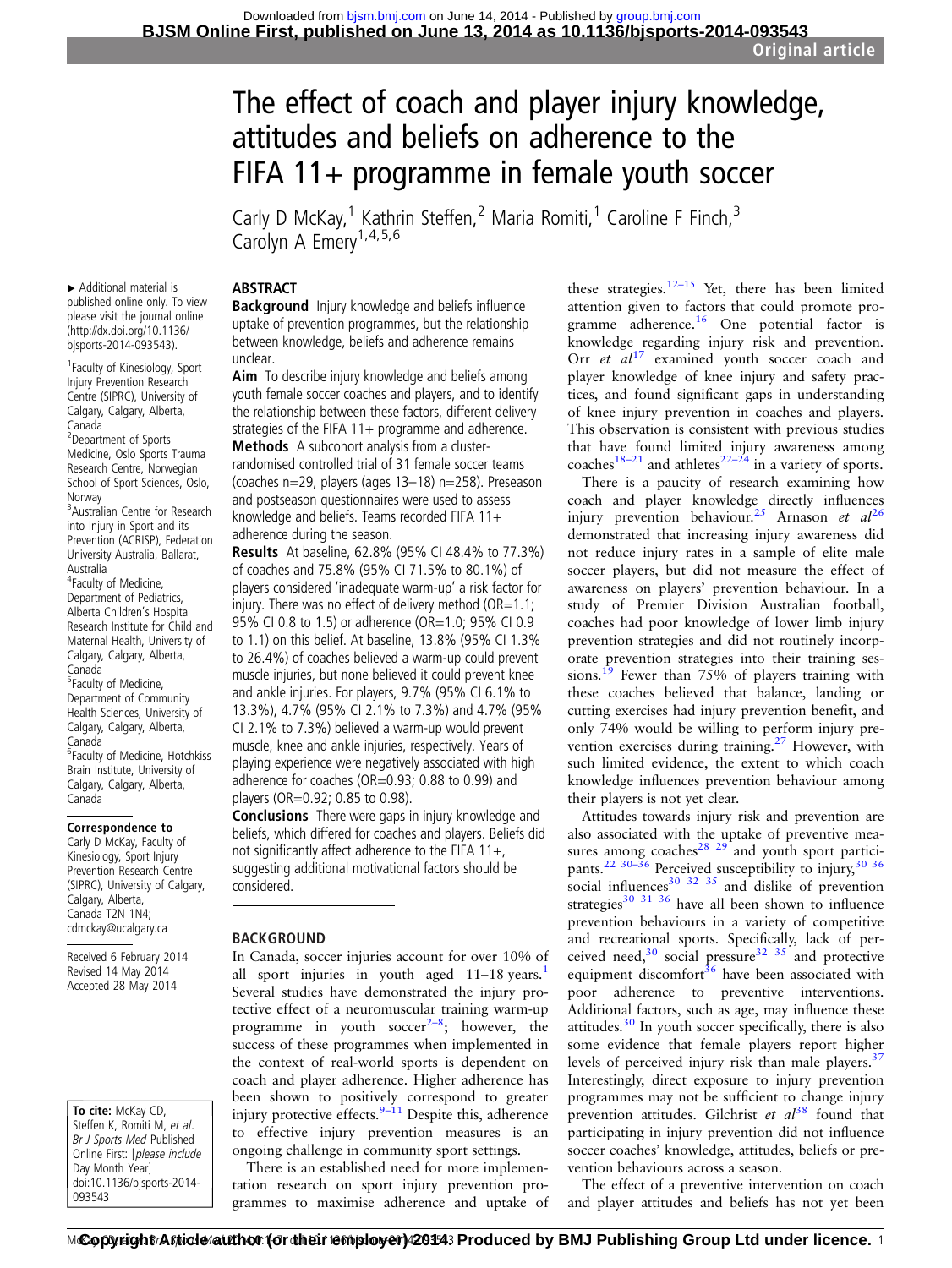# Original article

examined in youth soccer, and the relationship between knowledge, attitudes and adherence to injury prevention programmes remains unclear. The purpose of this investigation was therefore twofold. First, the study aimed to describe the baseline levels of injury knowledge, attitudes and beliefs among coaches and players. The second objective was to determine the relationship between intrinsic coach and player factors (ie, personal characteristics and beliefs), different delivery strategies of an injury prevention warm-up programme and adherence to the intervention over the course of one competitive season.

## METHODS

This study is a secondary analysis of data from a clusterrandomised controlled trial  $(cRCT)^{39}$  $(cRCT)^{39}$  $(cRCT)^{39}$  investigating the effect of different delivery methods of the FIFA 11+ injury prevention warm-up programme<sup>[3](#page-5-0)</sup> on adherence, player injury risk and player performance. The overall design and methods of the cRCT are reported elsewhere.[39](#page-6-0)

## **Participants**

The sample was recruited from a target population of 31 female soccer teams (players aged 13–18 years) competing in the 2011 outdoor season. These teams represented 18 clubs from the top three competitive levels (tiers 1–3) of the Calgary and Edmonton Minor Soccer Associations and the Edmonton Interdistrict Youth Soccer Association in Alberta, Canada.

All participants provided informed consent prior to the start of study as per the Office of Medical Bioethics, University of Calgary.

## Attitudes and beliefs questionnaire

Coaches and players completed a paper-based questionnaire assessing their coaching/playing experience, injury history, and attitudes, beliefs and knowledge about injury risk and injury prevention in youth soccer. This was administered during baseline performance testing sessions early in the soccer season and again at the conclusion of the 4-month season, allowing an assessment of changes in attitudes and beliefs resulting from exposure to the FIFA  $11+$  during the season.

The questionnaire was based on a previously developed survey of junior netball coaches in Australia. $28/40$  There were separate coach and player versions of the questionnaire, and both underwent face validation. The player questionnaire was also pilot tested among a team of youth soccer players involved in an independent youth soccer study in a neighbouring province. Based on this pilot test, some items were rephrased as required. The study questionnaire is available as online supplementary content.

# Different delivery methods of the FIFA 11+

The FIFA 11+ is a 20-min warm-up programme developed by FIFA Medical Assessment and Research Centre (F-MARC) to prevent lower extremity injuries among soccer players, consisting of 15 single exercises with a focus on cutting, jumping and landing technique, and on strength, plyometrics, agility and field balance components.<sup>[3](#page-5-0)</sup> Following baseline questionnaire completion, teams were cluster randomised to one of three intervention groups to evaluate the effect of different delivery methods of the FIFA 11+ on adherence.<sup>[39](#page-6-0)</sup>

Coaches from teams randomised to the 'control' group were provided with details for online access to the FIFA 11+ programme website (<http://f-marc.com/11plus/>). Coaches randomised to the 'regular, coach-focused intervention group' were provided with one preseason 11+ coach workshop (including

programme instruction information about the programme's development and purpose) and copies of FIFA 11+ material (DVD, poster detailing the exercises, website information). In addition to a preseason FIFA 11+ workshop for coaches and receiving copies of the FIFA 11+ material, teams in the 'comprehensive, player-focused intervention group' were also assigned a study physiotherapist who taught the 11+ programme to the players and participated regularly in practice sessions to facilitate correct technique and progression.<sup>39</sup> All participating coaches were asked to perform the FIFA 11+ programme with their team as a warm-up at the beginning of all practice and match sessions, at a suggested minimum of two to three times per week.

# Daily exposure sheet

During the season, exposure and adherence data were collected prospectively using a modified version of a previously validated exposure registration form for injury surveillance in youth soccer.<sup>[41](#page-6-0)</sup> All teams appointed a team designate who was responsible for recording individual exposure at each practice and match session, as well as team-level adherence to the FIFA  $11+$ , using the daily exposure sheet. $39$  Coach adherence was operationalised as the proportion of team training sessions and games at which the FIFA 11+ exercises were performed. Player adherence was based on the proportion of sessions at which the team performed the FIFA 11+, adjusted for individual attendance at those sessions. Coaches and players were divided into 'low' (<72% of sessions), 'medium' (72–91% of sessions) and 'high' (≥91% of sessions) adherence tertile groups.

# Analysis

All analyses were performed using STATA V.12.0 (StataCorp; College Station, Texas, USA). Baseline questionnaire responses were descriptively analysed including all respondents, regardless of whether they completed a postseason questionnaire. Descriptive analyses are reported as proportions with 95% CIs or medians with ranges and IQRs. Lower limits of the 95% CIs were truncated at zero, when necessary.

Analysis of changes between baseline and postseason were restricted to respondents who completed questionnaires at both time points. Knowledge, attitudes and belief changes from baseline to postseason were estimated using McNemar's  $\chi^2$  tests. Logistic regression (yielding OR with 95% CIs), adjusting for cluster by team, was used to examine the effect of intrinsic factors (age group, competitive level, years of soccer coaching/ playing experience, 1-year injury history), FIFA 11+ delivery method and adherence on postseason injury attitudes and beliefs. Logistic regression, adjusting for cluster by team, was also used to examine the effect of intrinsic factors and delivery method on adherence to the FIFA 11+ programme.

# RESULTS

# Participant characteristics

Participant flow through the study is presented in fi[gure 1.](#page-2-0) Forty-three (91.5%) coaches and 385 players (100%) provided questionnaire responses in the preseason period. Twenty-nine coaches (61.7%) and 258 (67%) players completed questionnaires at both time points.

Baseline coach and player characteristics are presented in [table 1](#page-2-0). The coach sample consisted of 24 head coaches, 21 assistant coaches and 2 team managers (47 'coaches'), but only 43 of these individuals provided baseline characteristic information.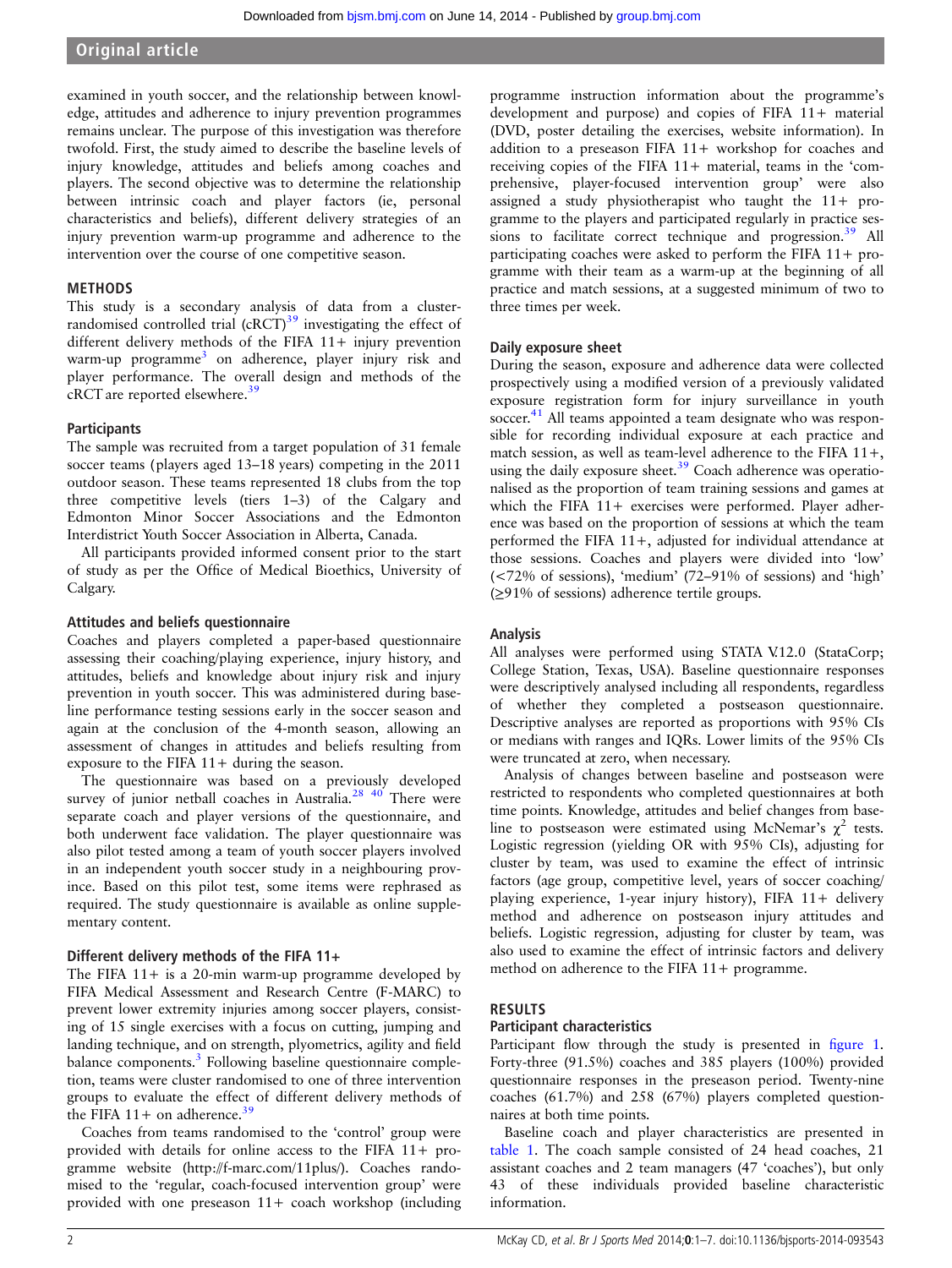<span id="page-2-0"></span>



# Baseline injury beliefs

#### Injury risk beliefs

At baseline, 30.2% (95% CI 16.5% to 44.0%) of coaches and 27.8% (95% CI 23.3% to 32.3%) of players believed that male and female soccer players had the same overall risk of injury. Beliefs about specific injury risk are presented in [table 2](#page-3-0). Coaches and players selected the category 'knees and ankles' as the most commonly injured body parts.

#### Injury prevention beliefs

The three injury types (as identified by participants) that were most commonly believed to be preventable were 'muscle injuries, 'knee injuries' and 'ankle injuries'. The most frequently indicated strategies to prevent these injuries are presented in [table 3](#page-3-0). When asked directly whether they believed that injuries were preventable, coaches were more likely than players to answer 'yes' (z=−3.90, p=0.0001). Attitudes towards who should take responsibility for injury prevention are presented in [table 4.](#page-4-0)

| <b>Table 1</b> Baseline characteristics of $n=43$ coaches and $n=385$ |
|-----------------------------------------------------------------------|
| players from youth soccer in Canada                                   |

| Characteristic                                                                 | Coaches (n=43)<br>Median (range/IQR)<br>or frequency (%) | Players (n=385)<br>Median (range/IQR)<br>or frequency (%) |
|--------------------------------------------------------------------------------|----------------------------------------------------------|-----------------------------------------------------------|
| Age group                                                                      |                                                          |                                                           |
| U <sub>16</sub>                                                                | 25 (58.1)                                                | 214 (55.6)                                                |
| U18                                                                            | $19* (44.1)$                                             | 171 (44.4)                                                |
| Years coaching experience                                                      | $10(0-45/5-15)$                                          |                                                           |
| Have previous soccer playing<br>experience                                     | 30(69.8)                                                 | 385 (100.0)                                               |
| Years of playing experience                                                    | $8(0-54/5-25)$                                           | $10(1 - 15/7 - 11)$                                       |
| Experienced a personal time<br>loss injury playing soccer in<br>past 12 months | 14 (32.6)                                                | 194 (50.4)                                                |
| Time loss duration                                                             |                                                          |                                                           |
| Slight (0-7 days)                                                              | 3(21.4)                                                  | 38 (19.6)                                                 |
| Moderate (8-28 days)                                                           | 4(28.6)                                                  | 73 (37.6)                                                 |
| Severe $(>28 \text{ days})$                                                    | 5(35.7)                                                  | 59 (30.4)                                                 |
| <b>Missing</b>                                                                 | 2(14.3)                                                  | 24 (12.4)                                                 |

\*One coach was the head coach of a U-14 and a U-16 team (responses are only counted once in the remainder of the table).

#### Effect of personal characteristics and 11+ exposure on beliefs Adherence

Mean team-level adherence to the FIFA 11+ was 73.5% (95% CI 67.4% to 79.6%) for teams in the 'control' group,  $81.3\%$ (95% CI 75.7% to 86.9%) for teams in the 'standard' group and 85.6% (95% CI 81.8% to 89.4%) for teams in the 'comprehensive' group.

#### Injury risk beliefs

More players than coaches considered 'inadequate warm-up' as a risk factor for injury at postseason ([table 2](#page-3-0)). Adjusting for team role (coach or player), there was no effect of randomisation group  $(OR=1.1, 95\% \text{ CI } 0.8\%$  to  $1.5\%$  or adherence ( $OR=1.0$ ;  $95\%$  CI 0.9% to 1.1%) on the belief that inadequate warm-up was a risk factor.

#### Injury prevention attitudes and beliefs

At postseason, coaches and players held similar beliefs that injuries were preventable (z=−1.76, p=0.08). Coaches and players continued to believe that muscle, knee and ankle injuries were most likely preventable. Overall, there were no significant changes in the strategies believed to prevent these injuries from baseline to postseason [\(table 3](#page-3-0)), although significantly more players than coaches thought that warming up could prevent ankle injuries at postseason. There was no effect of randomisation group or adherence tertile on the postseason belief that a warm-up could prevent an injury, for coaches or players.

After adjusting for cluster by team, age group  $(OR=0.1; 95\%)$ CI 0.003 to 1.2), competitive level (OR=0.6; 0.2 to 2.3), years coaching (OR=1.0; 0.9 to 1.1), years playing (OR=1.1; 0.9 to 1.2) and 12-month personal injury history (OR=2.5, 0.5 to 12.2) were not associated with baseline coach beliefs that injuries are preventable. At postseason, these factors again had no effect on the belief that injuries are preventable, nor did randomisation group (OR=0.6; 0.2 to 1.6) or adherence (OR=1.0; 0.9 to 1.1).

Age group (OR=0.9; 0.3 to 2.3), competitive level (OR=0.6; 0.3 to 1.1), years playing (OR=1.0; 0.9 to 1.2) and 12-month personal injury history (OR=1.6; 0.6 to 4.1) were not associated with player beliefs that injuries are preventable at baseline. These factors had no effect on postseason beliefs that injuries are preventable. Eighty-two injuries were recorded during the study (details published elsewhere $39$ ); reporting that an injury during the study period had no effect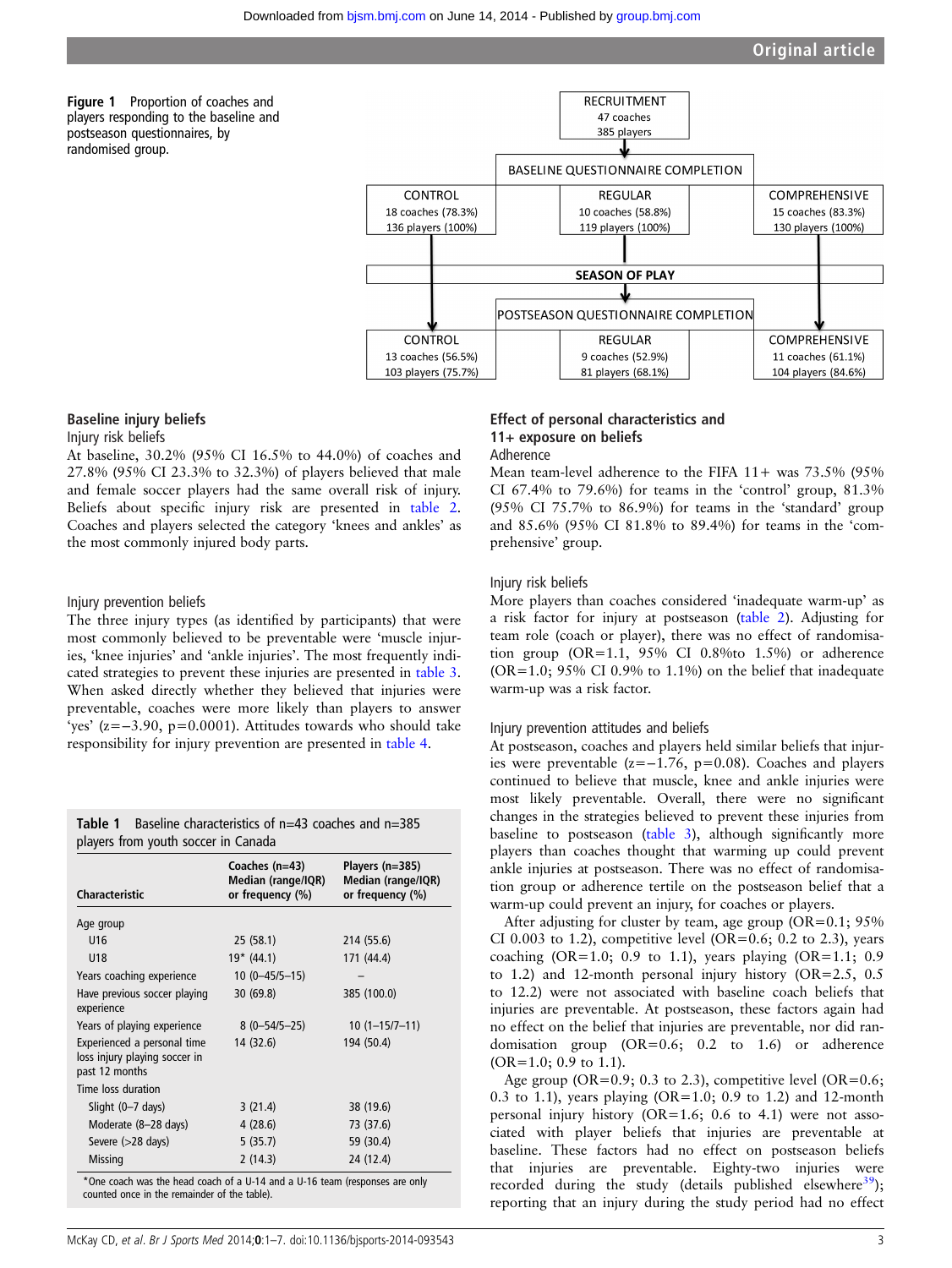# <span id="page-3-0"></span>Original article

Table 2 Coach and player injury risk beliefs (significant baseline differences between coaches and players indicated by  $\land$  based on 95% CI; significant postseason differences between coaches and players indicated by  $\frac{1}{2}$  based on 95% CI; significant within-group differences between baseline and postseason at  $p<0.01$  level indicated by \*)

|                                | Coach<br>% (95% CI)                      |                                     |                                  | Player<br>% (95% CI)          |                                           |                             |
|--------------------------------|------------------------------------------|-------------------------------------|----------------------------------|-------------------------------|-------------------------------------------|-----------------------------|
|                                | Whole sample $(n=43)$<br><b>Baseline</b> | Precomparison-postcomparison (n=29) |                                  | Whole sample (n=385)          | Precomparison-postcomparison<br>$(n=258)$ |                             |
|                                |                                          | <b>Baseline</b>                     | Postseason                       | <b>Baseline</b>               | <b>Baseline</b>                           | Postseason                  |
| Most commonly injured area     |                                          |                                     |                                  |                               |                                           |                             |
| Knees and ankles               | 88.4 (78.8 to 98.0)                      | 89.7 (78.6 to 100)                  | 93.1 (83.9 to 100)               | 86.2 (82.8 to 89.7)           | 88.0 (84.0 to 92.0)                       | 89.5 (85.8 to 93.2)         |
| Hamstrings and thighs          | $4.7(0 \text{ to } 11.0)$                | 4.7 (0 to 12.4)                     | $0^{\frac{5}{3}}$                | 7.5 $(4.9 \text{ to } 10.1)$  | 5.4 $(2.6 \text{ to } 8.2)$               | 5.0 $(2.3 \text{ to } 7.7)$ |
| Other                          | 7.0 (0 to 14.6)                          | $6.9$ (0 to 16.1)                   | 6.9 (0 to $16.1$ )               | 3.1 $(1.4 \text{ to } 4.8)$   | $2.7(0.7)$ to 4.7)                        | $3.1$ (1.0 to 5.2)          |
| Injury risk factors            |                                          |                                     |                                  |                               |                                           |                             |
| Inadequate warm-up             | 62.8 (48.4 to 77.3)                      | 69.0 (52.2 to 85.8)                 | 51.7 (33.5 to 69.9) <sup>§</sup> | 75.8 (71.5 to 80.1)           | 77.9 (72.8 to 83.0)                       | 78.7 (73.7 to 83.7)         |
| Lack of stretching/flexibility | $0^{\wedge}$                             | $\Omega$                            | 0 <sup>5</sup>                   | 57.9 (53.0 to 62.8)           | 57.4 (51.4 to 63.4)                       | 55.8 (49.7 to 61.9)         |
| Aggression/risk taking         | 16.3 (5.3 to 27.3) $\land$               | 17.2 (3.5 to 30.9)                  | 20.7 (6.0 to 35.5)               | 43.4 (38.5 to 48.4)           | 43.8 (37.8 to 49.9)                       | 37.6 (31.7 to 43.5)         |
| Lack of fitness                | 81.4 (69.8 to 93.0)^                     | 96.6 (90.0 to 100)*                 | 65.5 (48.2 to 82.8)              | 43.6 (38.7 to 48.6)           | 45.0 (38.9 to 51.1)                       | 43.8 (37.8 to 49.9)         |
| Body contact                   | $0^{\wedge}$                             | $\mathbf{0}$                        | $0^{\frac{5}{3}}$                | 29.4 (24.9 to 34.0)           | 31.4 (25.7 to 37.1)                       | 32.9 (27.2 to 38.6)         |
| Poor muscle strength           | $0^{\wedge}$                             | 0                                   | $0^{\frac{5}{3}}$                | 23.1 (18.9 to 27.3)           | 23.6 (18.4 to 28.8)                       | 26.4 (21.0 to 31.8)         |
| Poor technique                 | 30.2 (16.5 to 43.9) ^                    | 24.1 (8.5 to 39.7)                  | 31.0 (14.2 to 47.8)              | 10.1 $(7.1 \text{ to } 13.1)$ | 10.1 (6.4 to 13.8)                        | 13.2 (9.1 to 17.3)          |
| Player's genetics              | $9.3$ (0.6 to 18.0)                      | $6.9(0 \text{ to } 16.1)$           | 3.4 (0 to 10.0)                  | 3.1 $(1.4 \text{ to } 4.8)$   | $2.7(0.7)$ to 4.7)                        | 5.0 $(2.3 \text{ to } 7.7)$ |

on prevention beliefs (OR=1.1; 0.3 to 4.3), nor did randomisation group  $(OR=0.6; 0.3 \text{ to } 1.3)$  or adherence  $(OR=1.0;$ 0.9 to 1.1).

At postseason, there was no difference in coach or player attitudes towards prevention responsibility. Both groups held the coach equally responsible ( $OR=0.5$ ; 0.2 to 1.4), but players were more likely than coaches to think prevention was the player's responsibility at postseason (OR=7.4; 3.0 to 18.2). Randomisation group and adherence to the 11+ did not affect these relationships.

Table 3 The three injuries most commonly believed to be preventable, and prevention strategies suggested by participants (significant baseline differences between coaches and players indicated by ^ based on 95% CI; significant postseason differences between coaches and players indicated by <sup>§</sup> based on 95% CI. No significant within-group differences were found)

|                | Coach<br>% (95% CI)    |                                     |                                  | Player<br>% (95% CI)        |                                      |                             |  |
|----------------|------------------------|-------------------------------------|----------------------------------|-----------------------------|--------------------------------------|-----------------------------|--|
|                | Whole sample $(n=43)$  | Precomparison-postcomparison (n=29) |                                  | Whole sample (n=385)        | Precomparison-postcomparison (n=258) |                             |  |
|                | <b>Baseline</b>        | <b>Baseline</b>                     | Postseason                       | <b>Baseline</b>             | <b>Baseline</b>                      | Postseason                  |  |
| Muscle injury  | 46.5 (31.6 to 61.4)    | 41.4 (23.5 to 59.3)                 | 51.7 (33.5 to 69.9)              | 55.1 (50.1 to 60.1)         | 55.4 (49.3 to 61.5)                  | 48.8 (42.7 to 54.9)         |  |
| Stretch        | 23.3 (10.7 to 35.9)    | 24.1 (8.5 to 39.7)                  | 27.6 (11.3 to 43.9)              | 40.5 (35.6 to 45.4)         | 38.8 (32.9 to 44.8)                  | 36.0 (30.1 to 41.9)         |  |
| Strengthen     | $2.3$ (0 to 6.8)       | 3.4 (0 to 10.0)                     | 3.4 (0 to 10.0)                  | 8.1 (5.4 to 10.8)           | 7.4 (4.2 to 10.6)                    | 9.7 (6.1 to 13.3)           |  |
| Warm-up        | 18.6 (7.0 to 30.2)     | 13.8 (1.3 to 26.4)                  | 10.3 (0 to 21.4)                 | 9.4 (6.5 to 12.3)           | $9.7$ (6.1 to 13.3)                  | 9.3 (5.8 to 12.8)           |  |
| Equipment      | $0^{\wedge}$           | $\mathbf{0}$                        | $\mathbf{0}$                     | 4.4 $(2.4 \text{ to } 6.5)$ | 5.8 (3.0 to 8.7)                     | $2.7$ (0.7 to 4.7)          |  |
| Technique      | $0^{\wedge}$           | $\mathbf{0}$                        | 0 <sup>5</sup>                   | $2.9(1.2 \text{ to } 4.6)$  | $3.1$ (1.0 to 5.2)                   | 5.4 (2.6 to 8.2)            |  |
| Other          | $2.3$ (0 to 6.8)       | $\mathbf{0}$                        | 10.3 (0 to 21.4)                 | 9.6 (6.7 to 12.5)           | 11.2 $(7.4 \text{ to } 15.1)$        | 8.5 (5.1 to 11.9)           |  |
| Knee injury    | 44.2 (29.4 to 59.0)^   | 41.4 (23.5 to 59.3)                 | 51.7 (33.5 to 69.9) <sup>§</sup> | 18.7 (14.8 to 22.6)         | 19.0 (14.2 to 23.8)                  | 12.0 (8.0 to 16.0)          |  |
| Stretch        | $0^{\wedge}$           | $\mathbf{0}$                        | 0 <sup>5</sup>                   | 11.7 (8.5 to 14.9)          | 11.6 $(7.7 \text{ to } 15.5)$        | 9.3 (5.8 to 12.8)           |  |
| Strengthen     | 27.9 (14.5 to 41.3)    | 13.8 (1.3 to 26.4)                  | 27.6 (11.3 to 43.9)              | 15.3 (11.7 to 18.9)         | 14.3 (10.0 to 18.6)                  | 9.7 (6.1 to 13.3)           |  |
| Warm-up        | $0^{\wedge}$           | $\mathbf{0}$                        | $\mathbf{0}$                     | 4.2 $(2.2 \text{ to } 6.2)$ | $4.7$ (2.1 to 7.3)                   | 1.2 (0 to $2.5$ )           |  |
| Equipment      | $\mathbf{0}$           | 13.8 (1.3 to 26.4)                  | 3.4 (0 to 10.0)                  | $1.3$ (0.2 to 2.4)          | $1.6$ (0.1 to 3.1)                   | $0.4$ (0 to 1.2)            |  |
| Technique      | 9.3 (0.6 to 18.0)      | 10.3 (0 to 21.4)                    | 6.9 (0 to 16.1)                  | $2.9(1.2 \text{ to } 4.6)$  | $3.1$ (1.0 to 5.2)                   | 1.2 (0 to $2.5$ )           |  |
| Other          | 7.0 (0 to 14.6)        | 3.4 (0 to 10.0)                     | 13.8 (1.3 to 26.4)               | 5.2 (0.2 to 7.4)            | $4.3$ (1.8 to 6.8)                   | $3.1$ (1.0 to 5.2)          |  |
| Ankle injury   | 25.6 (12.6 to 38.6)    | 20.7 (6.0 to 35.5)                  | 27.6 (11.3 to 43.9)              | 28.8 (24.3 to 33.3)         | 31.4 (25.7 to 37.1)                  | 29.1 (23.6 to 34.6)         |  |
| <b>Stretch</b> | 2.3 (0 to 6.8) $\land$ | 3.4 (0 to 10.0)                     | 6.9 (0 to 16.1)                  | 16.4 (12.7 to 20.1)         | 18.2 (13.5 to 22.9)                  | 18.2 (13.5 to 22.9)         |  |
| Strengthen     | 11.6 (2.0 to 21.2)     | 13.8 (1.3 to 26.4)                  | 10.3 (0 to 21.4)                 | 7.8 (5.1 to 10.5)           | $9.7$ (6.1 to 13.3)                  | 10.9 (7.1 to 14.7)          |  |
| Warm-up        | $0^{\wedge}$           | $\mathbf{0}$                        | $0^{\frac{5}{3}}$                | 4.2 $(2.2 \text{ to } 6.2)$ | 4.7 $(2.1 \text{ to } 7.3)$          | $4.3$ (1.8 to 6.8)          |  |
| Equipment      | $0^{\wedge}$           | 0                                   | $0^{\frac{5}{3}}$                | 7.0 (4.5 to 9.6)            | 6.6 (3.6 to 9.6)                     | 7.8 (4.5 to 11.1)           |  |
| Technique      | $2.3$ (0 to 6.8)       | $\mathbf{0}$                        | 6.9 (0 to 16.1)                  | 3.6 (1.7 to 5.5)            | $3.5$ (1.3 to 5.7)                   | $1.9$ (0.2 to 3.6)          |  |
| Other          | 9.3 (0.6 to 18.0)      | 3.4 (0 to 10.0)                     | 3.4 (0 to 10.0)                  | 7.0 (4.5 to 9.6)            | 6.6 $(3.6 \text{ to } 9.6)$          | 6.2 $(3.3 \text{ to } 9.1)$ |  |

Bold typeface values highlight the proportion believing that these types of injuries are preventable, whereas the non-bold text gives proportions endorsing various prevention strategies for those types of injuries.

Category 'other' includes rest, less aggressive behaviour, fitness.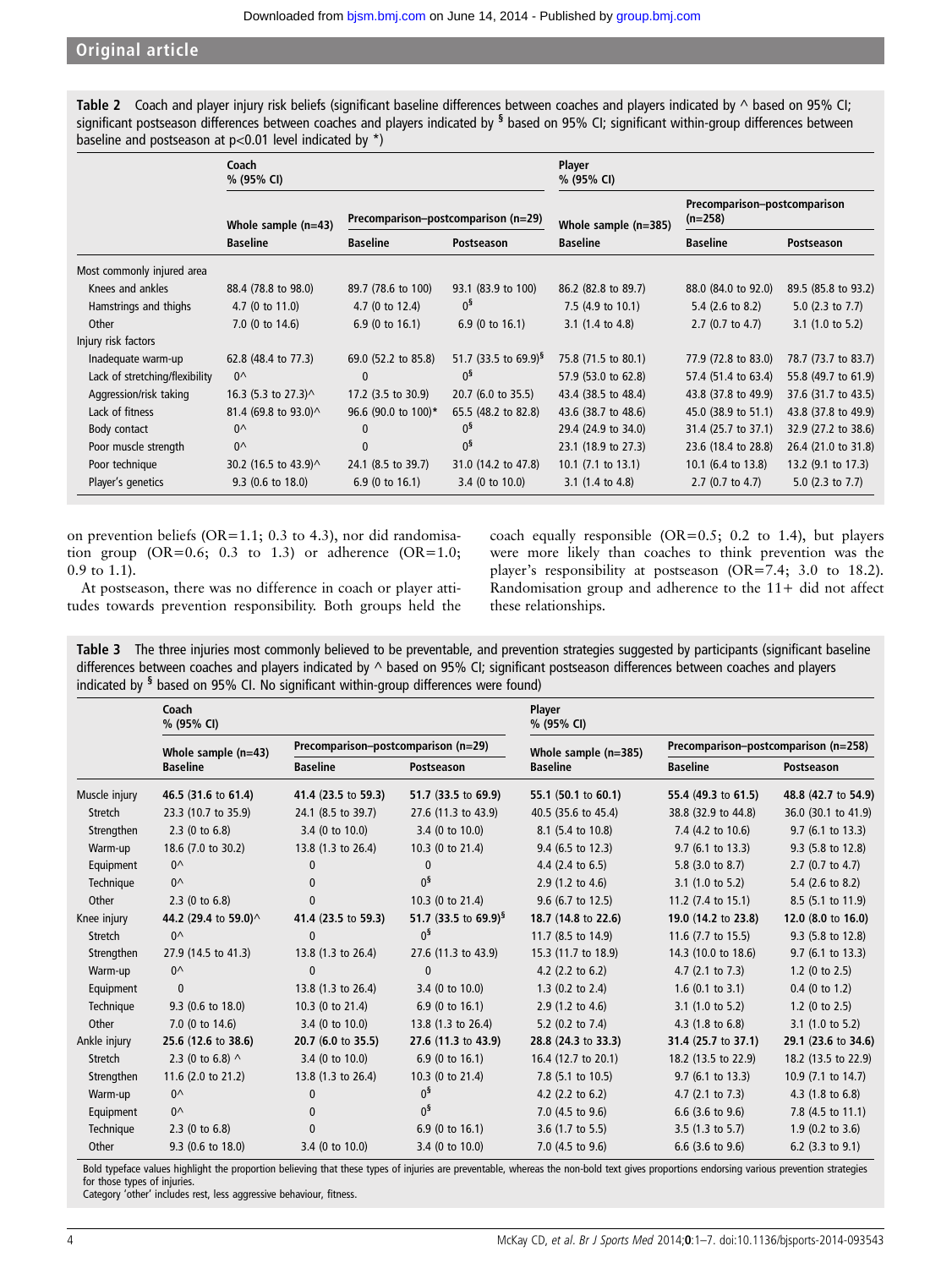<span id="page-4-0"></span>Table 4 Beliefs about who is responsible for injury prevention (significant baseline differences between coaches and players indicated by  $\wedge$ based on 95% CI; significant postseason differences between coaches and players indicated by <sup>§</sup> based on 95% CI. No significant within-group differences were found)

|                               | Coach<br>% (95% CI)                       |                                          |                                    | Player<br>% (95% CI)       |                                           |                             |  |
|-------------------------------|-------------------------------------------|------------------------------------------|------------------------------------|----------------------------|-------------------------------------------|-----------------------------|--|
|                               | Whole sample $(n=43)$                     | Precomparison-postcomparison<br>$(n=29)$ |                                    | Whole sample (n=385)       | Precomparison-postcomparison<br>$(n=258)$ |                             |  |
|                               | <b>Baseline</b>                           | <b>Baseline</b>                          | Postseason                         | <b>Baseline</b>            | <b>Baseline</b>                           | Postseason                  |  |
|                               | Who is responsible for injury prevention? |                                          |                                    |                            |                                           |                             |  |
| Coach                         | 93.0 (85.4 to 100)^                       | 93.1 (83.9 to 100)                       | 86.2 (73.7 to 98.8)                | 74.5 (70.2 to 78.9)        | 73.3 (67.9 to 78.7)                       | 77.1 (72.0 to 82.2)         |  |
| Players                       | 90.7 (82.0 to 99.4)                       | 89.7 (78.6 to 100)                       | 69.0 (52.2 to 85.8) <sup>§</sup>   | 95.3 (93.2 to 97.4)        | 96.1 (93.7 to 98.5)                       | 95.3 (92.7 to 97.9)         |  |
| <b>Parents</b>                | 65.1 (50.9 to 79.4) ^                     | 62.1 (44.4 to 79.8)                      | 55.2 $(37.1 \text{ to } 73.3)^{9}$ | 13.0 (9.6 to 16.4)         | 12.4 (8.4 to 16.4)                        | 13.6 (9.4 to 17.8)          |  |
| League or club administration | 18.6 (7.0 to 30.2) ^                      | 17.2 (3.5 to 30.9)                       | 20.7 (6.0 to 35.5)                 | $4.7(2.6 \text{ to } 6.8)$ | $3.9(1.5 \text{ to } 6.3)$                | 5.4 $(2.6 \text{ to } 8.2)$ |  |
| Referee                       | 16.3 (5.3 to 27.3)                        | 13.8 (1.3 to 26.4)                       | 17.2 (3.5 to 30.9) <sup>§</sup>    | 30.6 (26.0 to 35.2)        | 29.1 (23.6 to 34.6)                       | 39.1 (33.2 to 45.1)         |  |
| Medical personnel             | 7.0 (0 to $14.6$ ) $^{\wedge}$            | 10.3 (0 to 21.4)                         | $0^{\frac{5}{3}}$                  | 36.6 (31.8 to 41.4)        | 38.0 (32.1 to 43.9)                       | 28.3 (22.8 to 33.8)         |  |

## Effect of intrinsic factors on adherence

For coaches, there was no significant effect of age group (OR=2.8; 0.4 to 18.5), tier (OR=1.1; 0.2 to 5.3), years of coaching  $(OR=1.0; 95\% \text{ CI } 0.9 \text{ to } 1.1)$ , 12-month personal injury history ( $OR=0.7$ ; 0.3 to 1.6) or belief that injuries are preventable (OR=0.4; 0.1 to 3.7) on being in the upper tertile of adherence, after adjusting for cluster by team. For players, no effect of age group (OR=0.9; 0.6 to 1.4), tier (OR=1.7; 0.9 to 3.2), 12-month personal injury history (OR=0.9; 0.6 to 1.4) or belief that injuries are preventable (OR=0.7; 0.3 to 1.9) on high adherence was found.

Years of playing experience were negatively associated with high adherence for coaches (OR=0.93; 0.88 to 0.99) and players (OR=0.92; 0.85 to 0.98).

#### **DISCUSSION**

Coaches and players were accurate in their beliefs that knees and ankles are the most commonly injured body parts in soccer but, contrary to previous studies, there was no effect of personal factors (eg, age group, playing tier, injury history) on their overall injury prevention beliefs.<sup>[30 42](#page-6-0)</sup> Short *et al*<sup>[42](#page-6-0)</sup> examined the relationship between personal injury history and prevention beliefs in college soccer, and found that female players who had a history of injury reported greater risk perceptions than their uninjured peers. Conversely, those without a previous injury exhibited high confidence in their ability to avoid being injured[.42](#page-6-0) Our finding that injury history and reporting an injury during the study were unrelated to risk beliefs could reflect age-related differences in prevention self-efficacy or risk perceptions. It could also be the result of social norming within the team, whereby the influence of peer or coach beliefs affects risk perceptions more than one's own experiences. Both of these possibilities bear further investigation in order to identify potentially modifiable factors to target with specific intervention delivery strategies.

Approximately 40–50% of coaches believed that knee injuries could be prevented at baseline and postseason, which is slightly lower than the 62% reported by Orr et  $al^{17}$  $al^{17}$  $al^{17}$  in a sample of youth coaches from the same geographical area. However, fewer than 20% of players believed that knee injuries were preventable at baseline and postseason, which is considerably lower than the 46% reported in the Orr et  $al^{17}$  $al^{17}$  $al^{17}$  study. Neither coaches nor players demonstrated a significant improvement in knee injury prevention beliefs after exposure to the FIFA 11+ programme. This suggests that the participants in our study were less aware

of injury risk than their peers at baseline, and that the delivery strategies for the 11+ were insufficient for translating new injury risk information.<sup>18 27</sup>

Players most commonly endorsed stretching as a prevention strategy. In 1998, a study conducted in English professional soccer found that players believed poor flexibility or lack of stretching to be a risk factor for injury.<sup>[23](#page-6-0)</sup> Despite evidence to the contrary,43–[45](#page-6-0) our results suggest that this belief is still prevalent in the sport community, but not for coaches. Only a small proportion of coaches believed stretching would prevent injuries at baseline or postseason, indicating that coaches may have accurate beliefs about the value of stretching, but do not effectively transmit this knowledge to players. This indicates that current delivery strategies for the FIFA 11+ programme do not ensure that accurate evidence is mobilised to the target audience, nor do they effectively address incorrect or outdated prevention beliefs. This is one potential reason that uptake of the programme is low in community sport, and highlights the fact that basic knowledge dissemination is insufficient for changing established thought or action patterns.

Although 'inadequate warm-up' was identified as a risk factor by coaches and players, very few endorsed warming up as a strategy for reducing injuries. Postseason, significantly more players than coaches thought a poor warm-up was a risk factor, but there was no change in the proportions of coaches or players who identified warming up as a prevention technique, regardless of adherence to the FIFA 11+. The reason for this discrepancy is unclear, but it highlights the need for improved understanding of the rationale behind the  $11+$  in the soccer community. It also indicates that, although delivering prevention programmes through coaches may be the most feasible method of reaching a large group of community-based athletes, additional effort must be made to ensure that coaches are able to accurately translate information, beyond just the content of the intervention, to their teams.

The only personal factor associated with adherence to the 11+ programme was years of playing experience. It appears that the longer coaches and players have been active in soccer, the less likely they are to perform the  $11+$  at every training and match session. This could suggest either that more experienced individuals think the programme is only suited to novice teams, or that they feel more confident in making their own decisions about the best warm-up to do. FIFA 11+ delivery may therefore need to be tailored to the audience, and focusing on the potential performance benefits associated with the programme may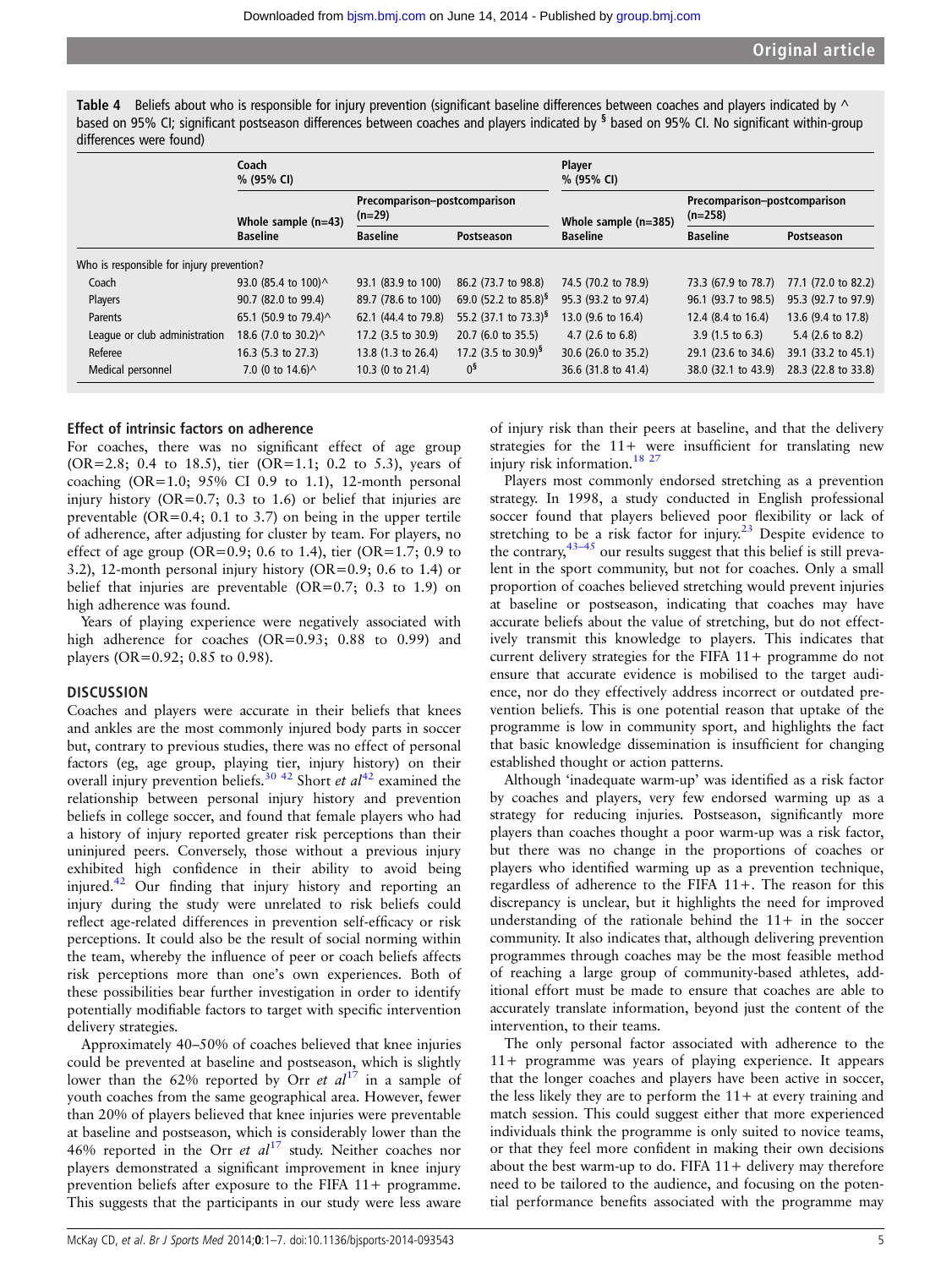# <span id="page-5-0"></span>Original article

better appeal to more experienced players and coaches than an injury prevention message alone. $27 \frac{1}{6}$ 

# Limitations

Participants were not asked directly about previous exposure to the FIFA 11+. It is unclear whether experience with the programme would have increased or decreased risk perceptions, but it is likely that risk awareness would be higher for these individuals, leading to an overestimation of baseline knowledge in our sample. Furthermore, it is possible that self-report beliefs were subject to social desirability bias, considering that the question-naires were completed in a team setting.<sup>[47](#page-6-0)</sup> All efforts were made to ensure that respondents had adequate privacy in which to complete the questionnaires, but we cannot account for potential under-reporting of risk perception or over-reporting of intention by athletes wishing to conform to social norms within the team. As data were collected as part of a larger injury prevention study, there was also a risk of selection bias. Teams may have chosen to participate in the larger study because of greater baseline injury risk perceptions, which might have inflated our baseline injury risk and prevention belief estimates and, consequently, limited changes between baseline and postseason. As adherence was collected at the team level, we were also unable to relate personal characteristics to individual adherence. Although it is reasonable to assume that all players in attendance at a team session participated in the team warm-up when it was performed, future studies should account for this objectively.

This study is also limited to adolescent female players in a competitive Canadian league, and therefore may not be generalisable to boys, younger or older athletes, different levels of play, different sports or those in other geographical areas.

#### Future directions

As adherence to the  $11+$  does not appear to depend on injury knowledge or beliefs on the part of either coaches or players, it is recommended that studies further examine coach and player motivations for engaging in injury prevention programmes.<sup>28</sup> Future studies should also correlate player views to those of their coaches, to account for the influence of coach beliefs on player beliefs, and subsequent team behaviour. It will also be important to understand the apparent discrepancy between believing that an inadequate warm-up is a risk factor for injury, but not believing that a warm-up can prevent injury. Moreover, direct exposure to the  $11+$  as it was delivered in this study appears to be insufficient for changing beliefs or behaviour over the course of one playing season. Different delivery strategies and longer follow-up periods may yield important information for improving FIFA 11+ uptake in community soccer.

#### CONCLUSIONS

This study has demonstrated substantial gaps in knowledge and beliefs in the female youth soccer community, particularly related to injury risk factors and effective prevention strategies, and these differ for coaches and players. Yet, these beliefs did not have significant effects on adherence to the FIFA 11+, suggesting that additional motivational factors should be considered. Moreover, personal characteristics such as injury history and exposure to an injury prevention intervention did not influence adherence, although it appears that greater playing experience leads to poorer programme uptake. This has important implications for the implementation of prevention programmes, and suggests a need for population-targeted strategies.

# What are the new findings?

- ▸ There were different gaps in injury knowledge for coaches and female youth soccer players.
- $\blacktriangleright$  Injury risk and prevention beliefs did not significantly influence adherence to the FIFA  $11+$  warm-up programme.
- ▸ Coaches and players with more years of experience were less likely to adhere to the FIFA  $11+$  programme.

How might it impact on clinical practice in the near future?

Delivery strategies for injury prevention programmes must be tailored to coach and player audiences to account for different baseline injury risk knowledge and prevention beliefs, as well as sport-playing experience.

Acknowledgements The authors would like to thank all the research assistants, study therapists and physicians, coaches and players who participated in this project.

Contributors KS, MR, CFF and CAE were responsible for the conception and design of the study. KS, MR and CAE coordinated the study and managed all aspects, including data collection. CDM conducted all analyses and wrote the first draft of the manuscript. All authors had full access to the data and contributed to the interpretation of the findings and critical revision of the manuscript.

Funding This study was funded by the FIFA Medical Assessment and Research Centre (F-MARC), the Alberta Children's Hospital Research Institute for Child and Maternal Health Professorship in Pediatric Rehabilitation, supported by the Alberta Children's Hospital Foundation and Alberta Team Osteoarthritis, supported by Alberta Innovates Health Solutions. CFF was funded from a National Health and Medical Research Council (of Australia) (NHMRC) Principal Research Fellowship (ID:565900). The Sport Injury Prevention Research Centre, the Oslo Sports Trauma Research Centre, and the Australian Centre for Research into Injury in Sport and its Prevention (ACRSIP) are three of the four International Research Centres for Prevention of Injury and Protection of Athlete Health supported by the IOC. The Oslo Sports Trauma Research Center has been established at the Norwegian School of Sport Sciences through generous grants from the Royal Norwegian Ministry of Culture, the South-Eastern Norway Regional Health Authority, the Norwegian Olympic Committee & Confederation of Sport and Norsk Tipping AS.

## Competing interests None.

Ethics approval Conjoint Health Research Ethics Board, University of Calgary.

Provenance and peer review Not commissioned; externally peer reviewed.

#### **REFERENCES**

- 1 Emery CA, Meeuwisse WH, McAllister JR. A survey of sport participation, sport injury and sport safety practices in adolescents. Clin J Sport Med 2006;16:20-6.
- 2 Emery CA, Meeuwisse WH. The effectiveness of a neuromuscular prevention strategy to reduce injuries in youth soccer: a cluster-randomised controlled trial. Br J Sports Med 2010;44:555–62.
- 3 Soligard T, Myklebust G, Steffen K, et al. Comprehensive warm-up programme to prevent injuries in young female footballers: cluster randomised controlled trial. BMJ 2008;337:a2469.
- 4 Junge A, Rosch D, Peterson L, et al. Prevention of soccer injuries: a prospective intervention study in youth amateur players. Am J Sports Med 2002;30:652–9.
- 5 Heidt RS Jr, Sweeterman LM, Carlonas RL, et al. Avoidance of soccer injuries with preseason conditioning. Am J Sports Med 2000;28:659-62.
- Mandelbaum BR, Silvers HJ, Watanabe DS, et al. Effectiveness of a neuromuscular and proprioceptive training program in preventing anterior cruciate ligament injuries in female athletes: 2-year follow-up. Am J Sports Med 2005;33:1003–10.
- 7 Kiani A, Hellquist E, Ahlqvist K, et al. Prevention of soccer-related knee injuries in teenaged girls. Arch Intern Med 2010;170:43.
- 8 Waldén M, Atroshi I, Magnusson H, et al. Prevention of acute knee injuries in adolescent female football players: cluster randomised controlled trial. BMJ 2012;344:e3042.
- 9 Soligard T, Nilstad A, Steffen K, et al. Compliance with a comprehensive warm-up programme to prevent injuries in youth football. Br J Sports Med 2010;44:787-93.